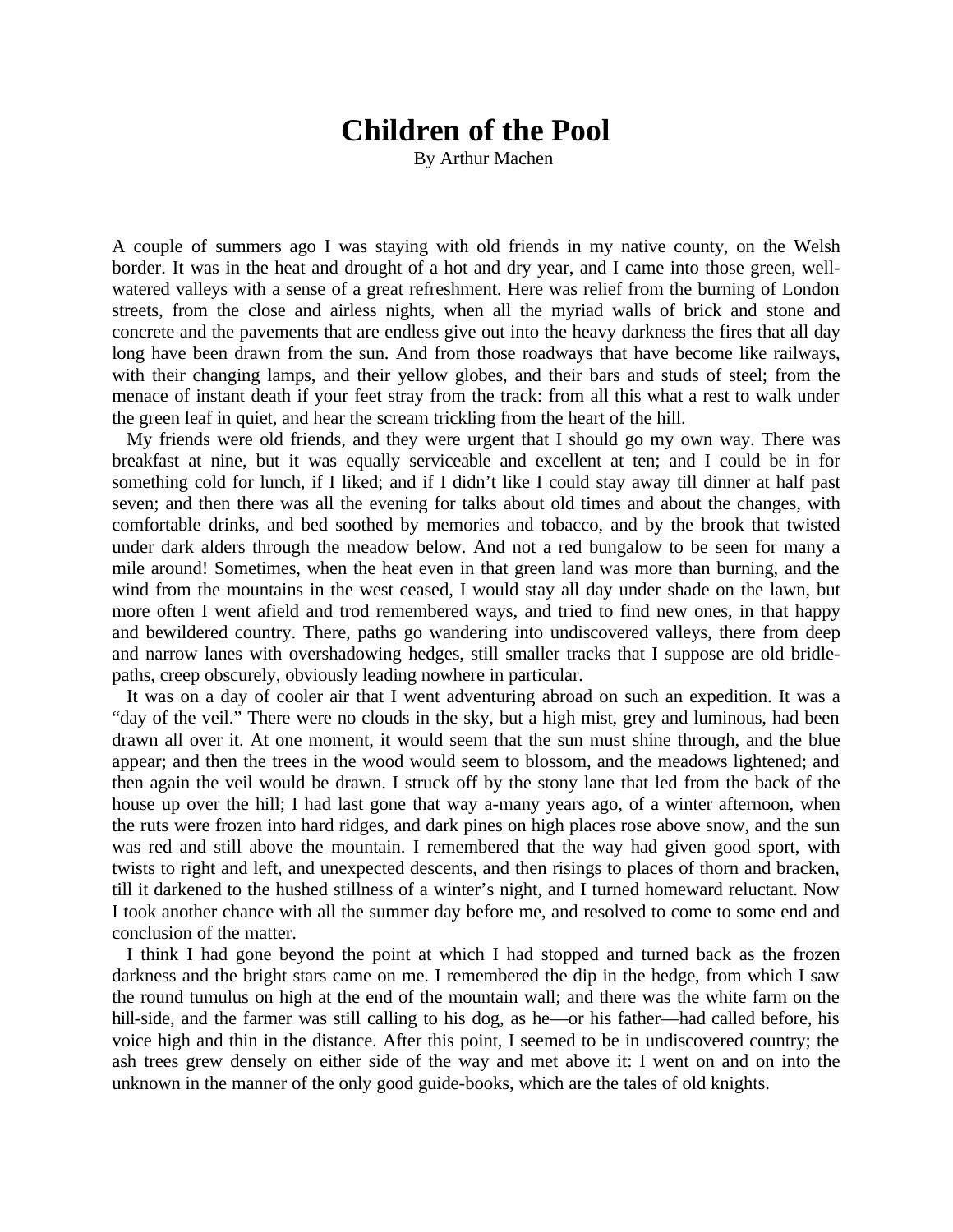The road went down, and climbed, and again descended, all through the deep of the wood. Then, on both sides, the trees ceased, though the hedges were so high that I could see nothing of the way of the land about me. And just at the wood's ending, there was one of those tracks or little paths of which I have spoken, going off from my lane on the right, and winding out of sight quickly under all its leafage of hazel and wild rose, maple and hornbeam, with a holly here and there, and honeysuckle golden, and dark briony shining and twining everywhere. I could not resist the invitation of a path so obscure and uncertain, and set out on its track of green and profuse grass, with the ground beneath still soft to the feet, even in the drought of that fiery summer. The way wound, as far as I could make out, on the slope of a hill, neither ascending nor descending, and after a mile or more of this rich walking, it suddenly ceased, and I found myself on a bare hill-side, on a rough track that went down to a grey house. It was now a farm by its looks and surroundings, but there were signs of old state about it: good sixteenth-century mullioned windows and a Jacobean porch projecting from the centre, with dim armorial bearings mouldering above the door.

It struck me that bread and cheese and cider would be grateful, and I beat upon the door with my stick, and brought a pleasant woman to open it.

"Do you think," I began, "you could be so good as. . . ."

And then came a shout from somewhere at the end of the stone passage, and a great voice called:

"Come in, then, come in, you old scoundrel, if your name is Meyrick, as I'm sure it is."

I was amazed. The pleasant woman grinned and said:

"It seems you are well known here, sir, already. But perhaps you had heard that Mr. Roberts was staying here."

My old acquaintance, James Roberts, came tumbling out from his den at the back. He was a man whom I had known a long time, but not very well. Our affairs in London moved on different lines, and so we did not often meet. But I was glad to see him in that unexpected place: he was a round man, always florid and growing redder in the face with his years. He was a countryman of mine, but I had hardly known him before we both went to town, since his home had been at the northern end of the county.

He shook me cordially by the hand, and looked as if he would like to smack me on the back he was, a little, that kind of man—and repeated his "Come in, come in!" adding to the pleasant woman:

"And bring you another plate, Mrs. Morgan, and all the rest of it. I hope you've not forgotten how to cat Caerphilly cheese, Meyrick. I can tell you, there is none better than Mrs. Morgan's making. And, Mrs. Morgan, another jug of cider, and *seidr dda,* mind you."

I never knew whether he had been brought up as a boy to speak Welsh. In London he had lost all but the faintest trace of accent, but down here in Gwent the tones of the country had quickly returned to him; and he smacked as strongly of the land in his speech as the cheerful farmer's wife herself. I judged his accent was a part of his holiday.

He drew me into the little parlour with its old furniture and its pleasant old-fashioned ornaments and faintly flowering wallpaper, and set me in an elbow-chair at the round table, and gave me, as I told him, exactly what I had meant to ask for; bread and cheese and cider. All very good; Mrs. Morgan. it was clear, had the art of making a Caerphilly cheese that was succulent a sort of white *bel paese*—far different from those dry and stony cheeses that often bring dishonour on the Caerphilly name. And afterwards there was gooseberry jam and cream. And the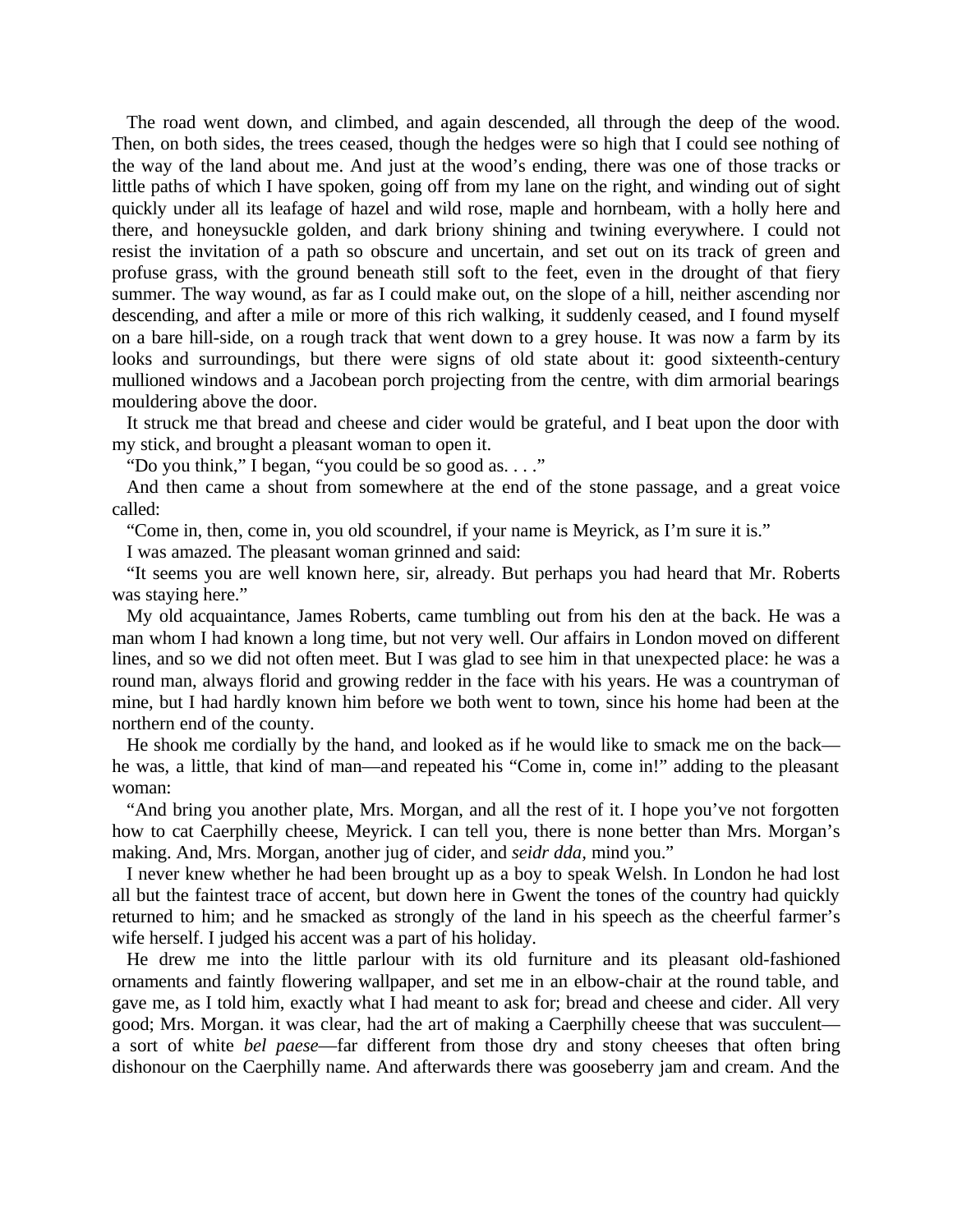tobacco that the country uses: Shag-on-the-Back, from the Welsh Back, Bristol. And then there was gin.

This last we partook of out of doors, in an old stone summerhouse, in the garden at the side. A white rose had grown all over the summer-house, and shaded and glorified it. The water in the big jug had just been drawn from the well in the limestone rock—and I told Roberts gratefully that I felt a great deal better than when I had knocked at the farmhouse door. I told him where I was staying—he knew my host by name—and he, in turn, informed me that it was his first visit to Lanypwll, as the farm was called. A neighbour of his at Lee had recommended Mrs. Morgan's cooking very highly: and, as he said, you couldn't speak too well of her in that way or any other.

We sipped and smoked through the afternoon in that pleasant retreat under the white roses, I meditated gratefully on the fact that I should not dare to enjoy Shag-on-the-Back so freely in London: a potent tobacco, of full and ripe savour, but not for the hard streets,

"You say the farm is called Lanypwll," I interjected, "that means 'by the pool,' doesn't it? Where is the pool? I don't see it."

"Come you," said Roberts, "and I will show you."

He took me by a little gate through the garden hedge of laurels, thick and high, and round to the left of the house, the opposite side to that by which I had made my approach. And there we climbed a green rounded bastion of the old ages, and he pointed down to a narrow valley, shut in by steep wooded hills. There at the bottom was a level, ball marshland and half black water lying in still pools, with green islands of iris and of all manner of rank and strange growths that love to have their roots in slime.

"There is your pool for you," said Roberts.

It was the most strange place. I thought, hidden away under the hills as if it were a secret. The steeps that went down to it were a tangle of undergrowth, of all manner of boughs mingled with taller trees rising above the mass, and down at the edge of the marsh some of these had perished in the swampy water, and stood white and bare and ghastly, with leprous limbs.

"An ugly looking place," I said to Roberts.

"I quite agree with you. It is an ugly place enough. They tell me at the farm it's not safe to go near it, or you may get fever and I don't know what else. And, indeed, if you didn't go down carefully and watch your steps, you might easily find yourself up to the neck in that black muck there."

We turned back into the garden and to our summer-house, and soon after, it was time for me to make my way home.

"How long are you staying with Nichol?" Roberts asked me as we parted. I told him, and he insisted on my dining with him at the end of the week.

"I will 'send' you," he said. "I will take you by a short cut across the fields and see that you don't lose your way. Roast duck and green peas," he added alluringly, "and something good for the digestion afterwards."

It was a fine evening when I next journeyed to the farm, but indeed we got tired of saying "fine weathers" throughout that wonderful summer. I found Roberts cherry and welcoming, but, I thought, hardly in such rosy spirits as on my former visit. We were having a cocktail of his composition in the summer-house, as the famous duck gained the last glow of brown perfection; and I noticed that his speech was not bubbling so freely from him as before. He fell silent once or twice and looked thoughtful. He told me he'd ventured down to the pool, the swampy place at the bottom. "And it looks no better when you see it close at hand. Black, oily stuff that isn't like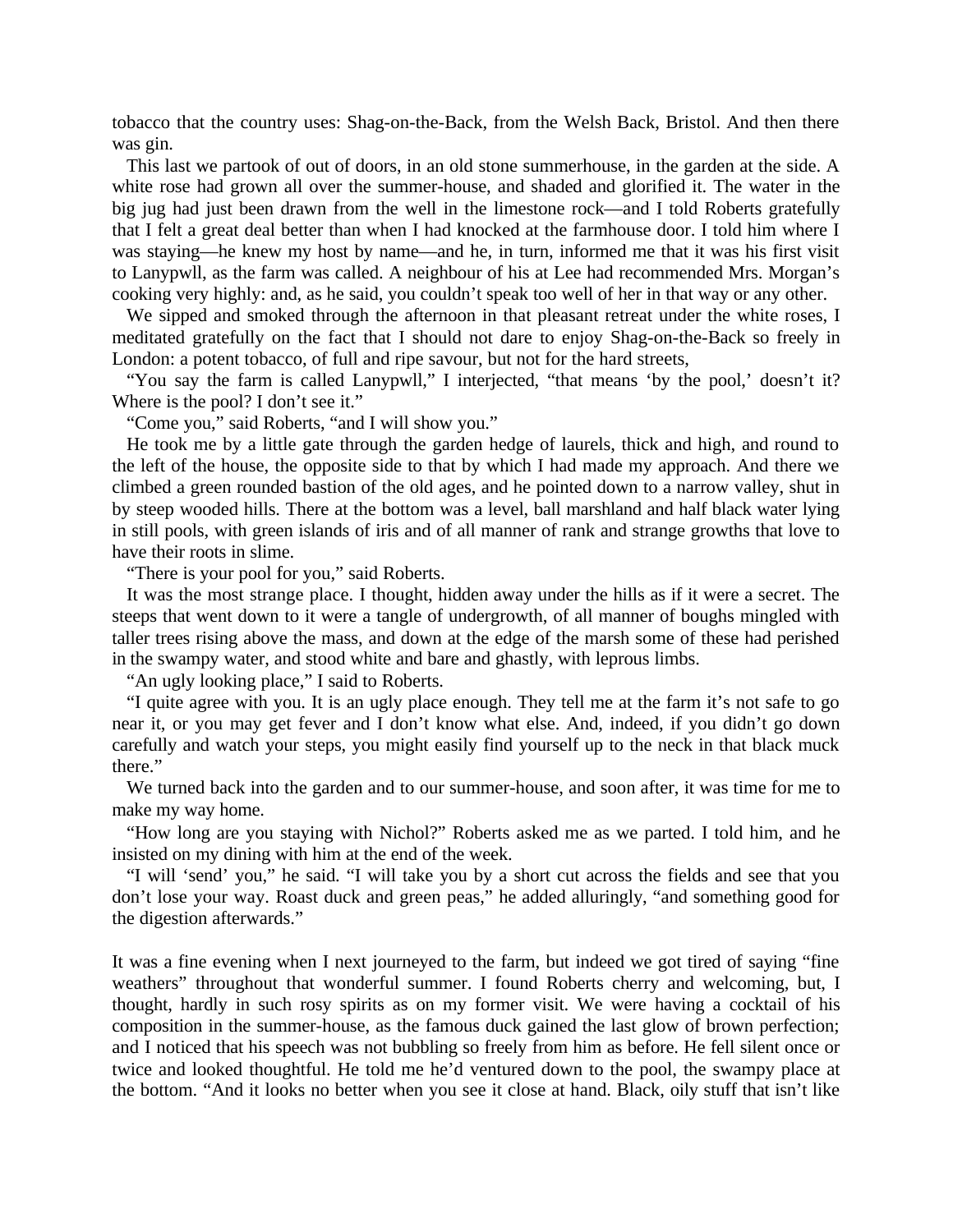water, with a scum upon it, and weeds like a lot of monsters. I never saw such queer, ugly plants. There's one rank-looking thing down there covered with dull crimson blossoms, all bloated out and speckled like a toad."

"You're no botanist," I remarked.

"No, not I. I know buttercups and daisies and not much more. Mrs. Morgan here was quite frightened when I told her where I'd been. She said she hoped I mightn't be sorry for it. But I feel as well as ever. I don't think there are many places left in the country now where you can get malaria."

We proceeded to the duck and the green peas and rejoiced in their perfection. There was some very old ale that Mr. Morgan had bought when an ancient tavern in the neighbourhood had been pulled down; its age and original excellence had combined to make a drink like a rare wine. The "something good for the digestion" turned out to be a mellow brandy that Roberts had brought with him from town. I told him that I had never known a better hour. He warmed up with the good meat and drink and was cheery enough; and yet I thought there was a reserve, something obscure at the back of his mind that was by no means cheerful.

We had a second glass of the mellow brandy, and Roberts, after a moment's indecision, spoke out. He dropped his holiday game of Welsh countryman completely.

"You wouldn't think, would you." he began, "that a man would come down to a place like this to be blackmailed at the end of the journey?"

"Good Lord!" I gasped in amazement, "I should think not indeed. What's happened?"

He looked very grave. I thought even that be looked frightened.

"Well, I'll tell you. A couple of nights ago, I went for a stroll after my dinner; a beautiful night, with the moon shining, and a nice, clean breeze. So I walked up over the hill, and then took the path that leads down through the wood to the brook. I'd got into the wood, fifty yards or so, when I heard my name called out: 'Roberts! James Roberts!' in a shrill, piercing voice, a young girl's voice, and I jumped pretty well out of my skin, I can tell you. I stopped dead and stared all about me. Of course I could see nothing at all—bright moonlight and black shadow and all those trees—anybody could hide. Then it came to me that it was some girl of the place having a game with her sweetheart:

James Roberts is a common enough name, especially in this part of the country. So I was just going on, not bothering my head about the local love-affairs, when that scream came right in my ear: 'Roberts! Roberts! James Roberts!'—and then half a dozen words that I won't trouble you with; not yet, at any rate."

I have said that Roberts was by no means an intimate friend of mine. But I had always known him as a genial, cordial fellow, a thoroughly good-natured man; and I was sorry and shocked, too, to see him sitting there wretched and dismayed. He looked as if he had seen a ghost; he looked much worse than that. He looked as if he had seen terror.

But it was too early to press him closely. I said:

"What did you do then?"

"I turned about, and ran back through the wood, and tumbled over the stile. I got home here as quick as ever I could, and shut myself up in this room, dripping with fright and gasping for breath. I was almost crazy, I believe. I walked up and down. I sat down in the chair and got up again. I wondered whether I should wake up in my bed and find I'd been having a nightmare. I cried at last I'll tell you the truth: I put my head in my hands, and the tears ran down my cheeks. I was quite broken."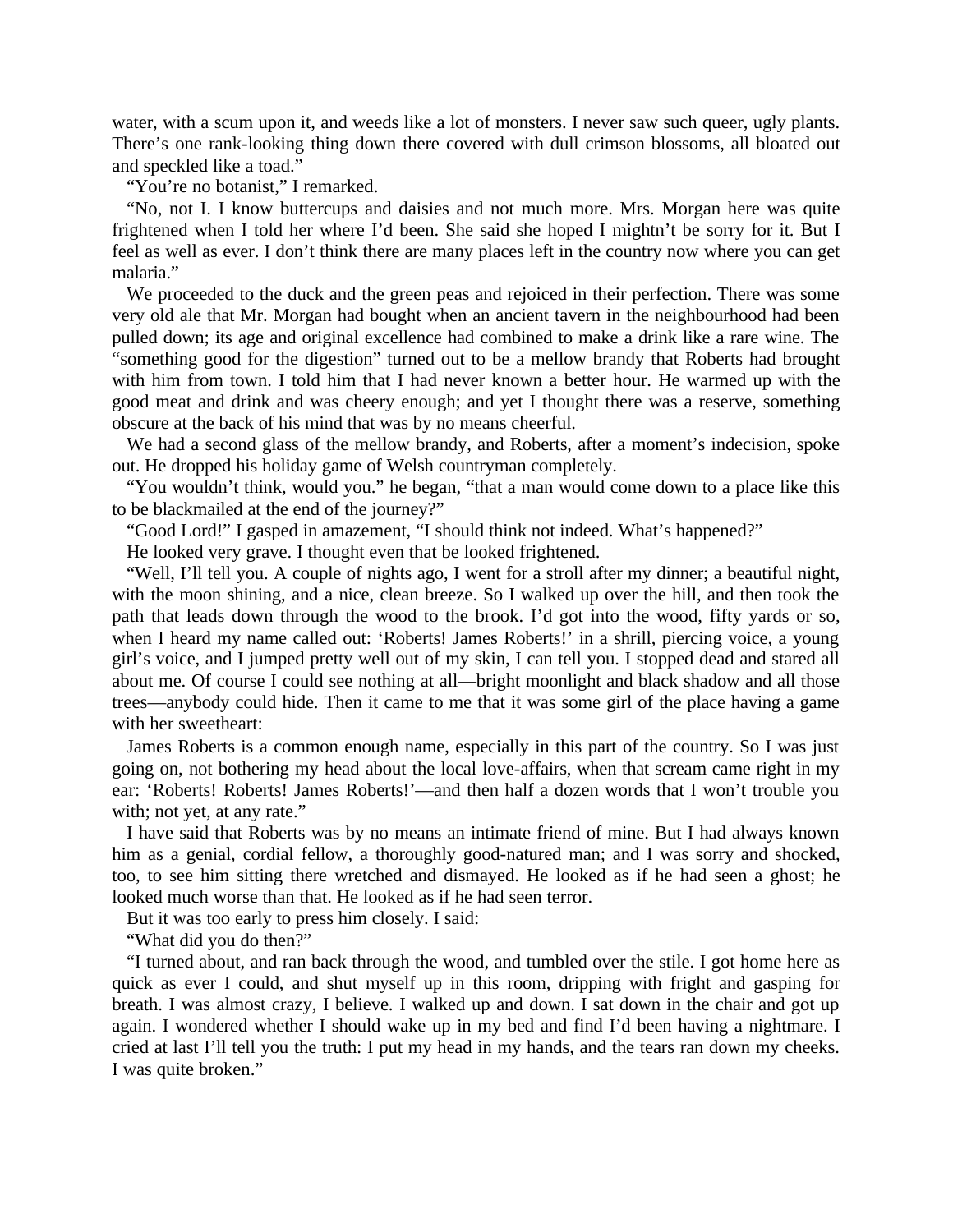"But, look here," I said, "isn't this making a great to-do about very little? I can quite see it must have been a nasty shock. But, how long did you say you had been staying here; ten days, was it?"

"A fortnight, to-morrow."

"Well; you know country ways as well as I do. You may be sure that everybody within three or four miles of Lanypwll knows about a gentleman from London, a Mr. James Roberts, staying at the farm. And there are always unpleasant young people to be found, wherever you go. I gather that this girl used very abusive language when she hailed you. She probably thought it was a good joke. You had taken that walk through the wood in the evening a couple of times before? No doubt, you had been noticed going that way, and the girl and her friend or friends planned to give you a shock. I wouldn't think any more of it, if I were you."

He almost cried out.

"Think any more of it! What will the world think of it?" There was an anguish of terror in his voice. I thought it was time to come to cues. I spoke up pretty briskly:

"Now, look here, Roberts, it's no good beating about the bush. Before we can do anything, we've got to have the whole tale, fair and square. What I've gathered is this: you go for a walk in a wood near here one evening, and a girl—you say it was a girl's voice—hails you by your name, and then screams out a lot of filthy language. Is there anything more in it than that?"

"There's a lot more than that. I was going to ask you not to let it go any further; but as far as I can see, there won't be any secret in it much longer. There's another end to the story, and it goes back a good many years—to the time when I first came to London as a young man. That's twenty-five years ago."

He stopped speaking. When he began again, I could feel that he spoke with unutterable repugnance. Every word was a horror to him.

"You know as well as I do, that there are all sorts of turnings in London that a young fellow can take; good, bad, and indifferent. There was a good deal of bad luck about it. I do believe, and I was too young to know or care much where I was going; but I got into a turning with the black pit at the end of it."

He beckoned me to lean forward across the table, and whispered for a minute or two in my ear. In my turn, I heard not without horror. I said nothing.

*"That* was what I heard shrieked out in the wood. What do you say?"

"You've done with all that long ago?"

"It was done with very soon after it was begun. It was no more than a bad dream. And then it all flashed back on me like deadly lightning. What do you say? What can I do?"

I told him that I had to admit that it was no good to try to put the business in the wood down to accident, the casual filthy language of a depraved village girl. As I said, it couldn't be a case of a bow drawn at a venture.

"There must be somebody behind it. Can you think of anybody?"

"There may be one or two left. I can't say. I haven't heard of any of them for years. I thought they had all gone; dead, or at the other side of the world."

"Yes; but people can get back from the other side of the world pretty quickly in these days. Yokohama is not much farther off than Yarmouth. But you haven't heard of any of these people lately?"

"As I said, not for years. But the secret's out."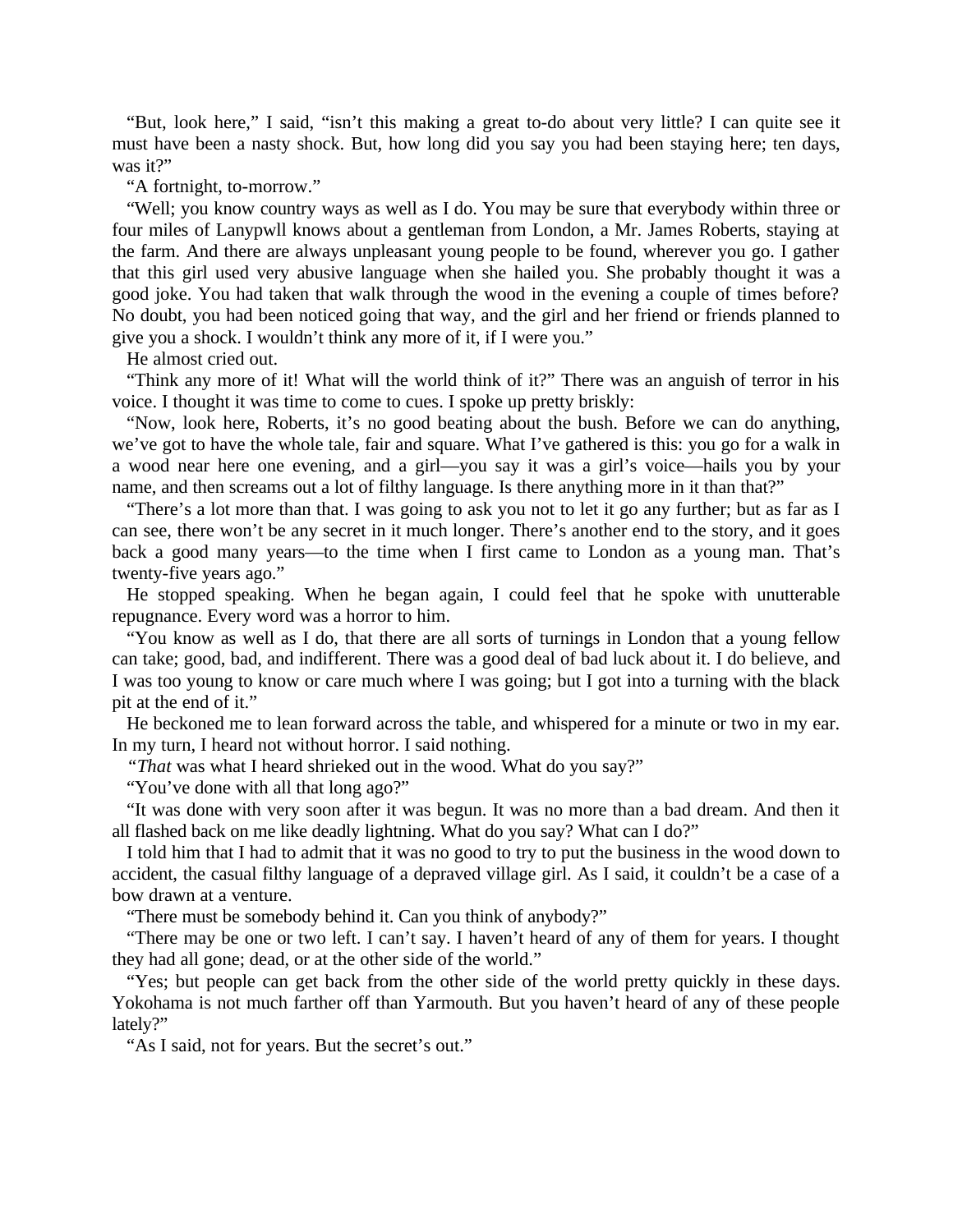"But, let's consider. Who is this girl? Where does she live? We must get at her, and try if we can't frighten the life out of her. And, in the first place, we'll find out the source of her information. Then we shall know where we are. I suppose you have discovered who she is?"

"I've not a notion of who she is or where she lives."

"I daresay you wouldn't care to ask the Morgans any questions. But to go back to the beginning: you spoke of blackmail. Did this damned girl ask you for money to shut he mouth?"

"No; I shouldn't have called it blackmail. She didn't say anything about money."

"Well; that sounds more helpful. Let's see; to-night is Saturday. You took this unfortunate walk of yours a couple of nights ago; on Thursday night. And you haven't heard anything more since. I should keep away from that wood, and try to find out who the young lady is. That's the first thing to be done, clearly."

I was trying to cheer him up a little; but he only stared at me with his horror-stricken eyes.

"It didn't finish with the wood," he groaned. "My bedroom is next door to this room where we are. When I had pulled myself together a bit that night, I had a stiff glass, about double my allowance, and went off to bed and to sleep. I woke up with a noise of tapping at the window, just by the head of the bed. Tap, tap, tap, it went. I thought it might be a bough beating on the glass. And then I heard that voice calling me: 'James Roberts: open, open!'

"I tell you, my flesh crawled en my bones. I would have cried out, but I couldn't make a sound. The moon had gone down, and there's a great old pear tree close to the window, and it was quite dark. I sat up in my bed, shaking for fear. It was dead still, and I began to think that the fright I had got in the wood had given me nightmare. Then the voice called again, and louder:

" 'James Roberts! Open. Quick.'

"And I had to open. I leaned half out of bed, and got at the latch, and opened the window a little. I didn't dare to look out. But it was too dark to see anything in the shadow of the tree. And then she began to talk to me. She told me all about it from the beginning. She knew all the names. She knew where my business was in London, and where I lived, and who my friends were. She said that they should all know. And she said: 'And you yourself shall tell them, and you shall not be able to keep back a single word!' "

The wretched man fell back in his chair, shuddering and gasping for breath. He beat his hands up and down, with a gesture of hopeless fear and misery; and his lips grinned with dread.

I won't say that I began to see light. But I saw a hint of certain possibilities of light or—let us say—of a lessening of the darkness. I said a soothing word or two, and let him get a little more quiet. The telling of this extraordinary and very dreadful experience had set his nerves all dancing; and yet, having made a clean breast of it all, I could see that he felt some relief. His hands lay quiet on the table, and his lips ceased their horrible grimacing. He looked at me with a faint expectancy, I thought; as if he had begun to cherish a dim hope that I might have some sort of help for him. He could not see himself the possibility of rescue; still, one never knew what resources and freedoms the other man might bring.

That, at least, was what his poor, miserable face seemed to me to express; and I hoped I was right, and let him simmer a little, and gather to himself such twigs and straws of hope as he could. Then, I began again:

"This was on the Thursday night. And last night? Another visit?"

"The same as before. Almost word for word."

"And it was all true, what she said? The girl was not lying?"

"Every word of it was true. There were some things that I had forgotten myself; but when she spoke of them, I remembered at once. There was the number of a house in a certain street, for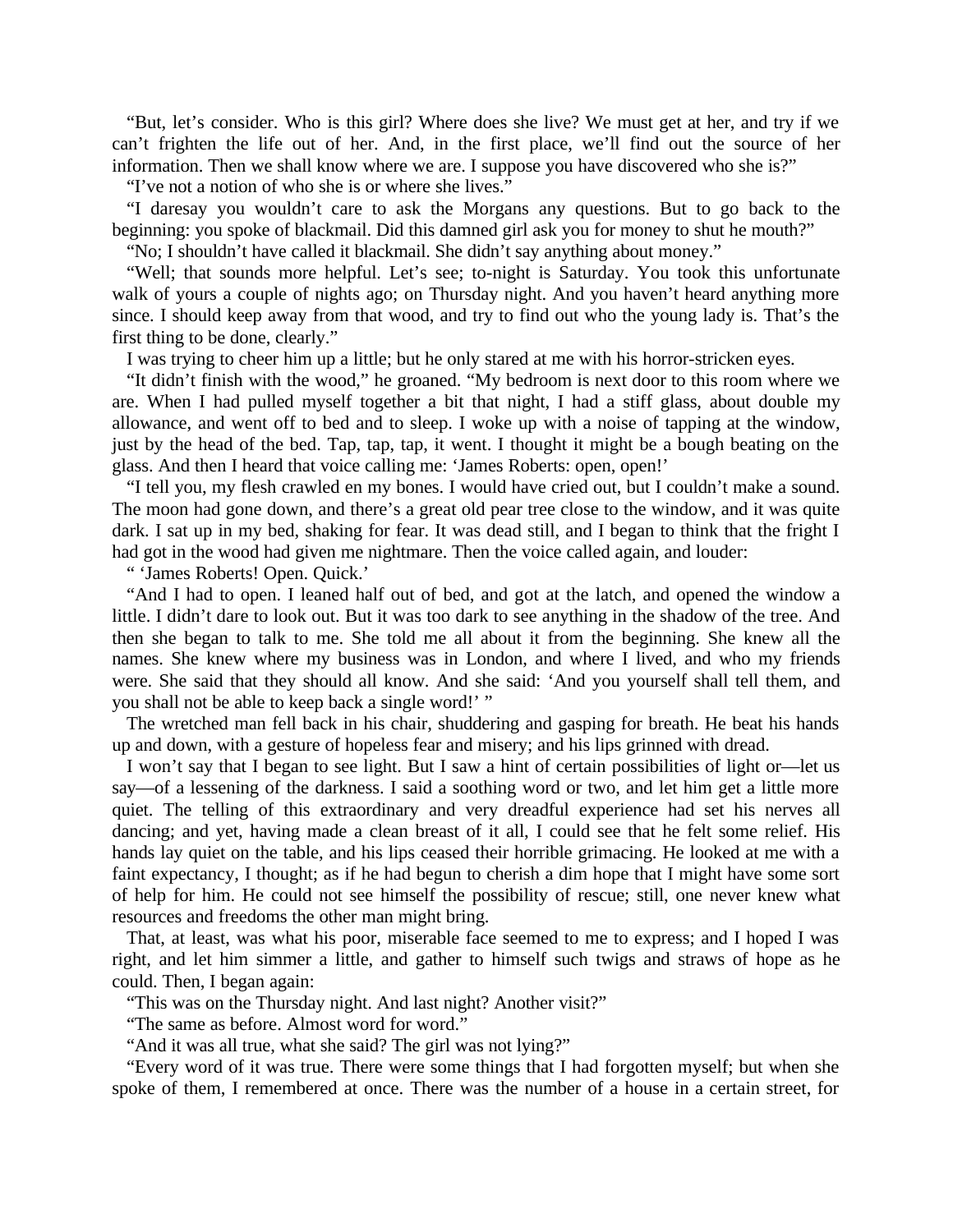example. If you had asked me for that number a week ago I should have told you, quite honestly, that I knew nothing about it. But when I heard it, I knew it in the instant: I could see that number in the light of a street lamp. The sky was dark and cloudy, and a bitter wind was blowing, and driving the leaves on the pavement—that November night."

"When the fire was lit?"

"That night. When they appeared."

"And you haven't seen this girl? You couldn't describe her?"'

"I was afraid to look; I told you. I waited when she stopped speaking. I sat there for half an hour or an hour. Then I lit my candle and shut the window-latch. It was three o'clock and growing light."

I was thinking it over. I noted, that Roberts confessed that every word spoken by his visitant was true. She had sprung no surprises on him; there had been no suggestion of fresh details, names, or circumstances. That struck me as having a certain—possible—significance; and the knowledge of Roberts's present circumstances, his City address, and his home address, and the names of his friends: that was interesting, too.

There was a glimpse of a possible hypothesis. I could not be sure; but I told Roberts that I thought something might be done. To begin with, I said, I was going to keep him company for the night. Nichol would guess that I had shirked the walk home after nightfall; that would be quite all right. And in the morning he was to pay Mrs. Morgan for the two extra weeks he had arranged to stay, with something by way of compensation. "And it should be something handsome," I added with emotion, thinking of the duck and the old ale. "And then," I finished, "I shall pack you off to the other side of the island."

Of that old ale I made him drink a liberal dose by way of sleeping-draught. He hardly needed a hypnotic; the terror that he had endured and the stress of telling it had worn him out. I saw him fall into bed and fall asleep in a moment, and I curled up, comfortably enough, in a roomy armchair. There was no trouble in the night, and when I writhed myself awake, I saw Roberts sleeping peacefully. I let him alone, and wandered about the house and the shining morning garden, till I came upon Mrs. Morgan, busy in the kitchen.

I broke the trouble to her. I told her that I was afraid that the place was not agreeing at all with Mr. Roberts. "Indeed," I said, "he was taken so ill last night that I was afraid to leave him. His nerves seem to be in a very bad way."

"Indeed, then, I don't wonder at all," replied Mrs. Morgan, with a very grave face. But I wondered a good deal at this remark of hers, not having a notion as to what she meant.

I went on to explain what I had arranged for our patient, as I called him: east-coast breezes, and crowds of people, the noisier the better, and, indeed, that was the cure that I had in mind. I said that I was sure Mr. Roberts would do the proper thing.

"That will be all right, sir, I am sure: don't you trouble yourself about that. But the sooner you get him away after I have given you both your breakfasts, the better I shall be pleased. I am frightened to death for him, I can tell you."

And she went off to her work, murmuring something that sounded like "Plant y pwll, plant y pwll."

I gave Roberts no time for reflection. I woke him up, bustled him out of bed, hurried him through his breakfast, saw him pack his suitcase, make his farewells to the Morgans, and had him sitting in the shade on Nichol's lawn well before the family were back from church. I gave Nichol a vague outline of the circumstances—.nervous breakdown and so forth—introduced them to one another, and left them talking about the Black Mountains, Roberts's land of origin.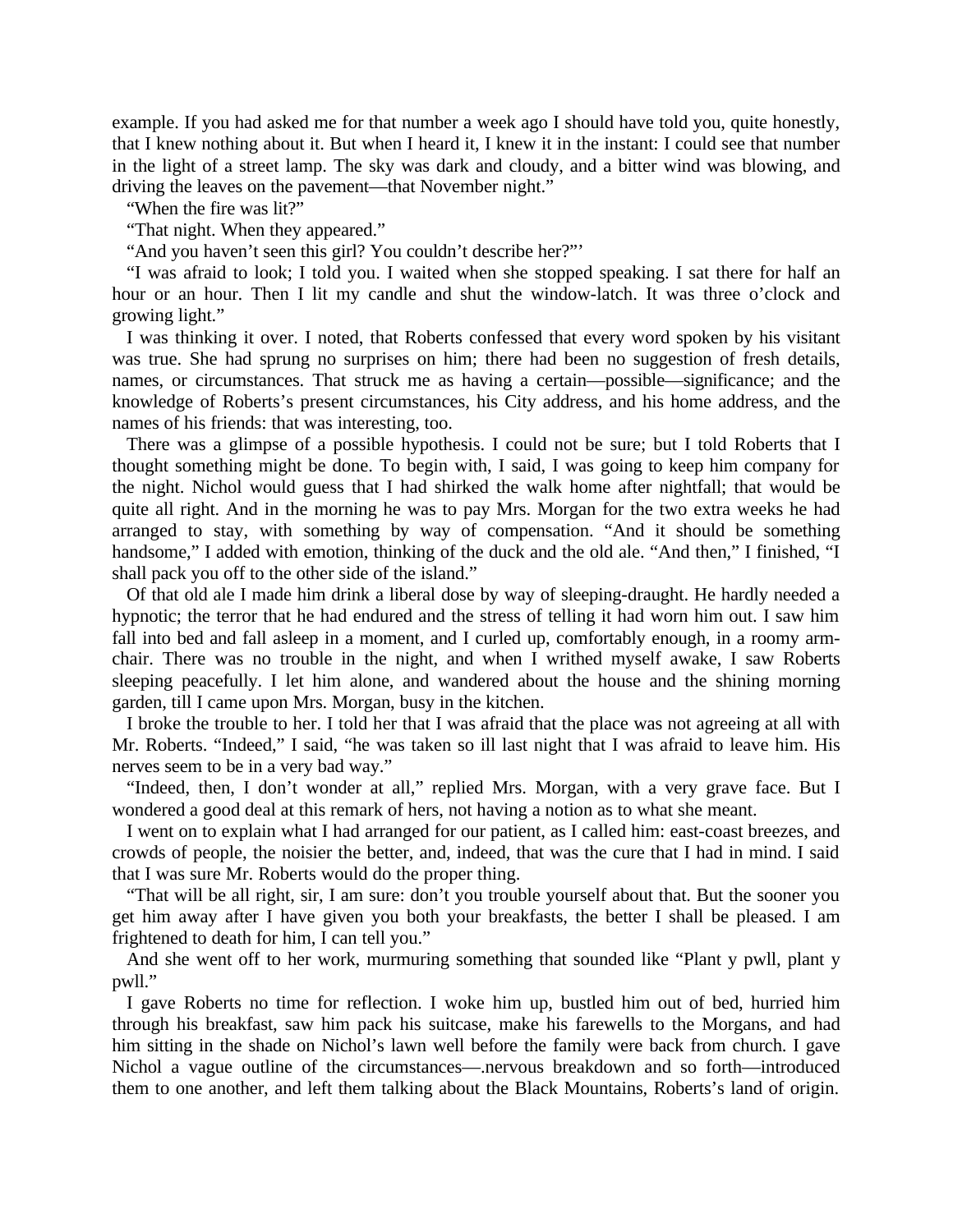The next day I saw him off at the station, on his way to Great Yarmouth, via London. I told him with an air of authority that he would have no more trouble, "from any quarter," I emphasized. And he was to write to me at my town address in a week's time.

"And, by the way," I said, Just before the train slid along the platform, "here's a bit of Welsh for you. What does 'plant y pwll' mean? Something of the pool?"

'Plant y pwll,' " he explained, "means 'children of the pool.' "

When my holiday was ended, and I had got back to town. I began my investigations into the case of James Roberts and his nocturnal visitant. When he began his story I was extremely distressed—I made no doubt as to the bare truth of it, and was shocked to think of a very kindly man threatened with overwhelming disgrace and disaster. There seemed nothing impossible in the tale stated at large, and in the first outline. It is not altogether unheard of for very decent men to have had a black patch in their lives, which they have done their best to live down and atone for and forget. Often enough, the explanation of such misadventure is not hard to seek. You have a young fellow, very decently but very simply brought up among simple country people, suddenly pitched into the labyrinth of London, into a maze in which there are many turnings, as the unfortunate Roberts put it, which lead to disaster, or to something blacker than disaster. The more experienced man, the man of keen instincts and perceptions, knows the aspect of these tempting passages and avoids them; some have the wit to turn back in time; a few are caught in the trap at the end. And in some cases, though there may be apparent escape, and peace and security for many years, the teeth of the snare are about the man's leg all the while, and close at last on highly reputable chairmen and churchwardens and pillars of all sorts of seemly institutions. And then gaol, or at best, hissing and extinction.

So, on the first face of it, I was by no means prepared to pooh-pooh Robert's tale. But when he came to detail, and I had time to think it over, that entirely illogical faculty, which sometimes takes charge of our thoughts and judgments, told me that there was some huge flaw in all this, that somehow or other, things had not happened so. This mental process, I may say, is strictly indefinable and unjustifiable by any laws of thought that I have ever heard of. It won't do to take our stand with Bishop Butler, and declare with him that probability is the guide of life; deducing from this premise the conclusion that the improbable doesn't happen. Any man who cares to glance over his experience of the world and of things in general is aware that the most wildly improbable events are constantly happening. For example, I take up to-day's paper, sure that I shall find something to my purpose, and in a minute I come across the headline: "Damaging a Model Elephant." A father, evidently a man of substance, accuses his son of this strange offence. Last summer, the father told the court, his son constructed in their front garden a large model of an elephant, the material being bought by witness. The skeleton of the elephant was made of tubing, and it was covered with soil and fibre, and held together with wire netting. Flowers were planted on it, and it cost £3 5s.

A photograph of the elephant was produced in court, and the clerk remarked: "It is a fearsomelooking thing."

And then the catastrophe. The son got to know a married woman much older than himself, and his parents frowned, and there were quarrels. And so, one night, the young man came to his father's house, jumped over the garden wall and tried to push the elephant over. Failing, he proceeded to disembowel the elephant with a pair of wire clippers.

There! Nothing can be much more improbable than that tale, but it all happened so, as the *Daily Telegraph* assures me, and I believe every word of it. And I have no doubt that if I care to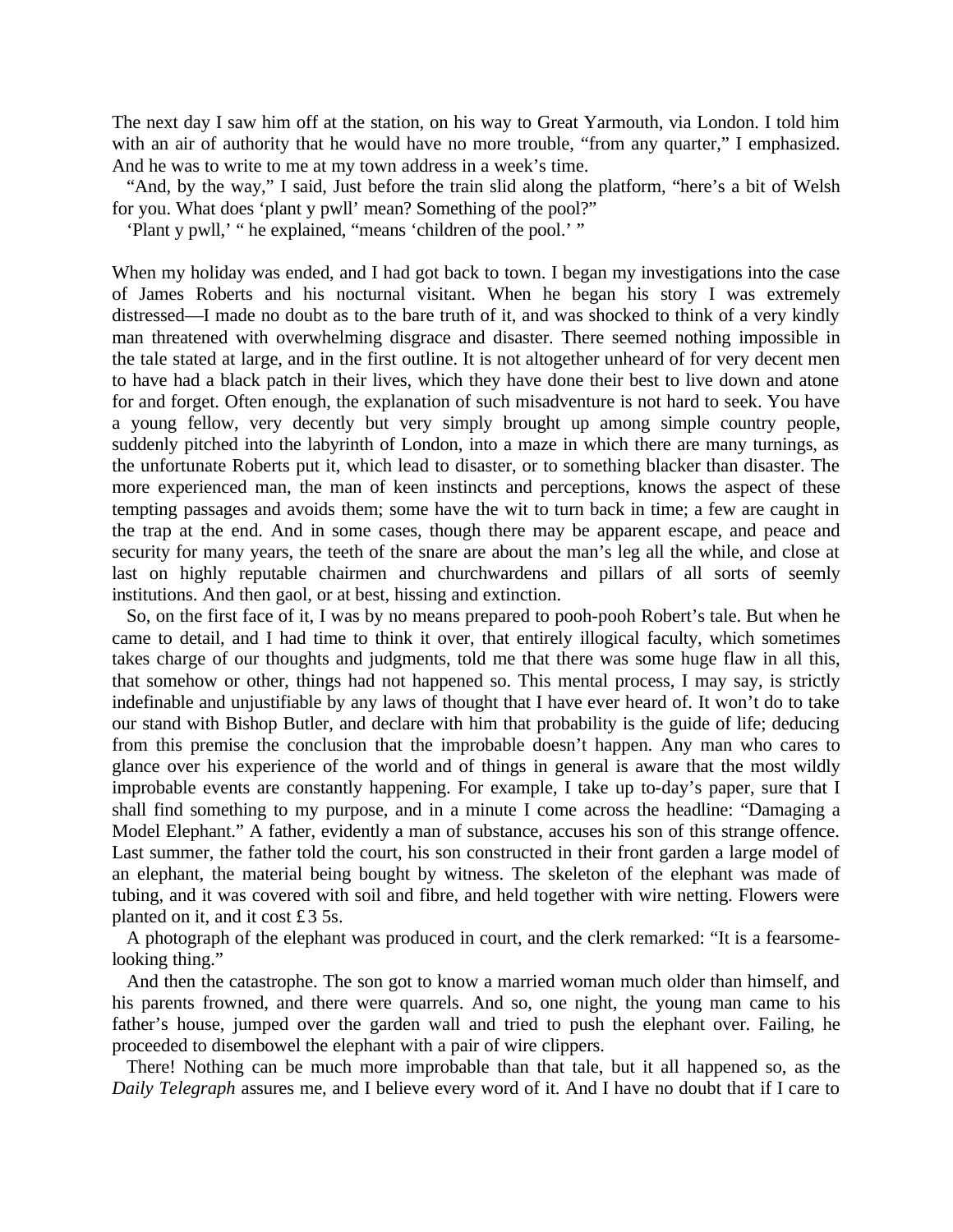look I shall find something as improbable, or even more improbable, in the newspaper columns three or perhaps four times a week. What about the old man, unknown, unidentified, found in the Thames: in one pocket, a stone Buddha; in the other, a leather wallet, with the inscription: "The hen that sits on the china egg is best off?"

The improbable happens and is constantly happening; but, using that faculty which I am unable to define, I rejected Roberts's girl of the wood and the window. I did not suspect him for a moment of leg-pulling of an offensive and vicious kind. His misery and terror were too clearly manifest for that, and I was certain that he was suffering from a very serious and dreadful shock—and yet I didn't believe in the truth of the story he had told me. I felt convinced that there was no girl in the case; either in the wood or at the window. And when Roberts told me, with increased horror, that every word she spoke was true, that she had even reminded him of matters that he had himself forgotten, I was greatly encouraged in my growing surmise. For, it seemed to me at least probable that if the case had been such as he supposed it, there would have been new and damning circumstances in the story, utterly unknown to him and unsuspected by him. But, as it was, everything that he was told he accepted; as a man in a dream accepts without hesitation the wildest fantasies as matters and incidents of his daily experience. Decidedly, there was no girl there.

On the Sunday that he spent with me at the Wern, Nichol's place, I took advantage of his calmer condition—the night's rest had done him good—to get some facts and dates out of him, and when I returned to town, I put these to the test. It was not altogether an easy investigation since, on the surface, at least, the matters to be investigated were eminently trivial; the early days of a young man from the country up in London in a business house; and twenty-five years ago. Even really exciting murder trials and changes of ministries become blurred and uncertain in outline, if not forgotten, in twenty-five years, or in twelve years for that matter: and compared with such events, the affair of James Roberts seemed perilously like nothing at all.

However, I had made the best use I could of the information that Roberts had given me; and I was fortified for the task by a letter I received from him. He told me that there had been no recurrence of the trouble (as he expressed it), that he felt quite well, and was enjoying himself immensely at Yarmouth. He said that the shows and entertainments on the sands were doing him "no end of good. There's a retired executioner who does his old business in a tent, with the drop and everything. And there's a bloke who calls himself Archbishop of London, who fasts in a glass case, with his mitre and all his togs on." Certainly, my patient was either recovered, or in a very fair way to recovery: I could set about my researches in a calm spirit of scientific curiosity. without the nervous tension of the surgeon called upon at short notice to perform a life-or-death operation.

As a matter of fact it was all more simple than I thought it would be. True, the results were nothing, or almost nothing, but that was exactly what I had expected and hoped. With the slight sketch of his early career in London, furnished me by Roberts, the horrors omitted by my request; with a name or two and a date or two, I got along very well. And what did it come to? Simply this: here was a lad—he was just seventeen—who had been brought up amongst lonely hills and educated at a small grammar school, furnished through a London uncle with a very small stool in a City office. By arrangement, settled after a long and elaborate correspondence, he was to board with some distant cousins, who lived in the Cricklewood-Kilburn-Brondesbury region, and with them he settled down, comfortably enough, as it seemed, though Cousin Ellen objected to his learning to smoke in his bedroom, and begged him to desist. The household consisted of Cousin Ellen, her husband, Henry Watts, and the two daughters, Helen and Justine.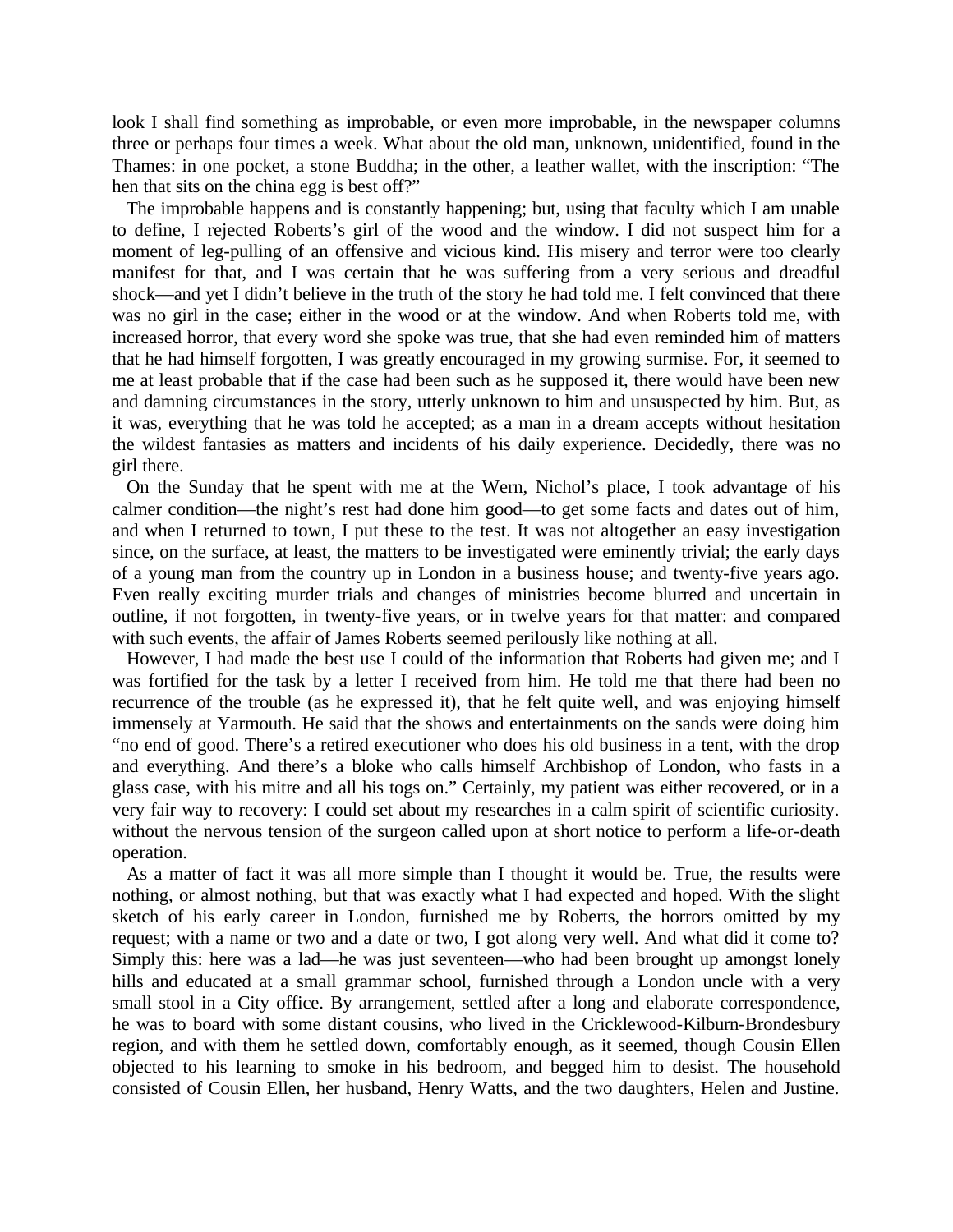Justine was about Robert's own age; Helen three or four years older. Mr. Watts had married rather late in life, and had retired from his office a year or so before. He interested himself chiefly in tuberous-rooted begonias, and in the season went out a few miles to his cricket club and watched the game on Saturday afternoons. Every morning there was breakfast at eight, every evening there was high tea at seven, and in the meantime young Roberts did his best in the City, and liked his job well enough. He was shy with the two girls at first, but Justine was lively, and couldn't help having a voice like a peacock, and Helen was adorable. And so things went on very pleasantly for a year or perhaps eighteen months; on this basis, that Justine was a great joke, and that Helen was adorable. The trouble was that Justine didn't think she was a great joke.

For, it must be said that Roberts's stay with his cousins ended in disaster. I rather gather that the young man and the quiet Helen were guilty of—shall, we say—amiable indiscretions, though without serious consequences. But it appeared that Cousin Justine, a girl with black eyes and black hair, made discoveries which she resented savagely, denouncing the offenders at the top of that piercing voice of hers, in the waste hours of the Brondesbury night, to the immense rage, horror, and consternation of the whole house. In fact, there was the devil to pay, and Mr. Watts then and there turned young Roberts out of the house. And there is no doubt that he should have been thoroughly ashamed of himself. But young men. . . .

Nothing very much happened. Old Watts had cried in his rage that he would let Roberts's chief in the City hear the whole story; but, on reflection, he held his tongue. Roberts roamed about London for the rest of the night, refreshing himself occasionally at coffee-stalls. When the shops opened, he had a wash and brush-up, and was prompt and bright at his office. At midday, in the underground smoking-room of the tea-shop, he conferred with a fellow clerk over their dominoes, and arranged to share rooms with him out Norwood way. From that point onwards, the career of James Roberts had been eminently quiet, uneventful, successful.

Now, everybody, I suppose, is aware that in recent years the silly business of divination by dreams has ceased to be a joke and has become a very serious science. It is called "Psychoanalysis'; and is compounded, I would say, by mingling one grain of sense with a hundred of pure nonsense. From the simplest and most obvious dreams, the psycho-analyst deduces the most incongruous and extravagant results. A black savage tells him that he has dreamed of being chased by lions, or, maybe, by crocodiles: and the psycho man knows at once that the black is suffering from the Œdipus complex. That is, he is madly in love with his own mother, and is, therefore, afraid of the vengeance of his father. Everybody knows, of course, that "lion" and "crocodile" are symbols of "father." And I understand that there are educated people who believe this stuff.

It is all nonsense, to be sure; and so much the greater nonsense inasmuch as the true interpretation of many dreams—not by any means of all dreams—moves, it may be said, in the opposite direction to the method of psycho-analysis. The psycho-analyst infers the monstrous and abnormal from a trifle; it is often safe to reverse the process. If a man dreams that he has committed a sin before which the sun hid his face, it is often safe to conjecture that, in sheer forgetfulness, he wore a red tie, or brown boots with evening dress. A slight dispute with the vicar may deliver him in sleep into the clutches of the Spanish Inquisition, and the torment of a fiery death. Failure to catch the post with a rather important letter will sometimes bring a great realm to ruin in the world of dreams. And here, I have no doubt, we have the explanation of part of the explanation of the Roberts affair. Without question, he had been a bad boy; there was something more than a trifle at the heart of his trouble. But his original offence, grave as we may think it, had in his hidden consciousness, swollen and exaggerated itself into a monstrous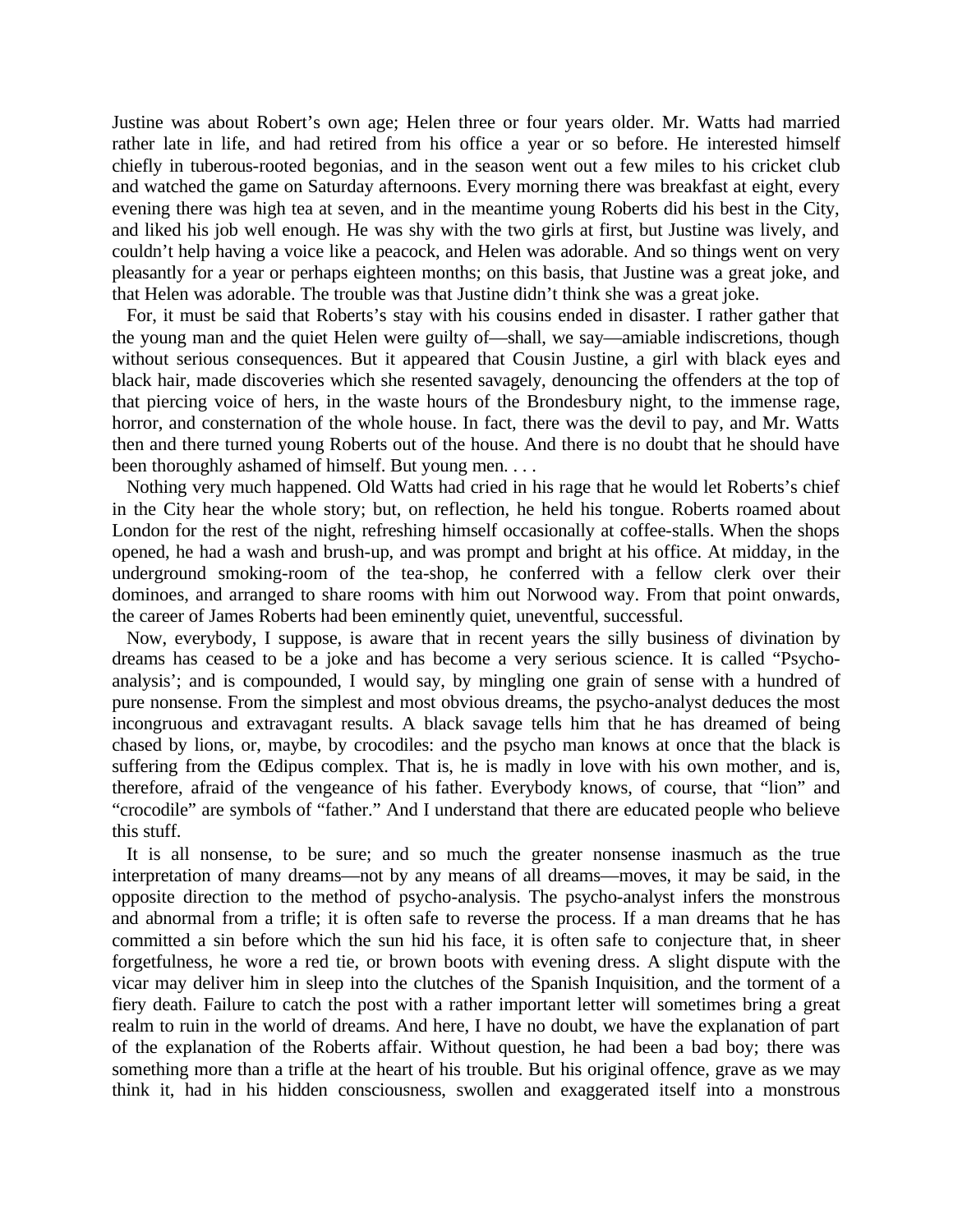mythology of evil. Some time ago, a learned and curious investigator demonstrated how Coleridge had taken a bald sentence from an old chronicler, and had made it the nucleus of *The Ancient Mariner.* With a vast gesture of the spirit, he had unconsciously gathered from all the four seas of his vast reading all manner of creatures into his net: till the bare hint of the old book glowed into one of the great masterpieces of the world's poetry. Roberts had nothing in him of the poetic faculty, nothing of the shaping power of the imagination, no trace of the gift of expression, by which the artist delivers his soul of its burden. In him, as in many men, there was a great gulf fixed between the hidden and the open consciousness; so that which could not come out into the light grew and swelled secretly, hugely, horribly in the darkness. If Roberts had been a poet or a painter or a musician; we might have had a masterpiece. As he was neither: we had a monster. And I do not at all believe that his years had consciously been vexed by a deep sense of guilt. I gathered in the course of my researches that not long after the flight from Brondesbury, Roberts was made aware of unfortunate incidents in the Watts saga—if we may use this honoured term—which convinced him that there were extenuating circumstances in his offence, and excuses for his wrongdoing. The actual fact had, no doubt, been forgotten or remembered very slightly, rarely, casually, without any sense of grave moment or culpability attached to it; while, all the while, a pageantry of horror was being secretly formed in the hidden places of the man's soul. And at last, after the years of growth and swelling in the darkness; the monster leapt into the light, and with such violence that to the victim it seemed an actual and objective entity.

And, in a sense, it had risen from the black waters of the pool. I was reading a few days ago, in a review of a grave book on psychology, the following very striking sentences:

The things which we distinguish as qualities or values are inherent in the real environment to make the configuration that they do make with our sensory response to them. There is such a thing as a "sad" landscape, even when we who look at it are feeling jovial; and if we think it is "sad" only because we attribute to it something derived from our own past associations with sadness, Professor Koffka gives us good reason to regard the view as superficial. That is not imputing human attributes to what are described as "demand characters" in the environment, but giving proper recognition to the other end of a nexus, of which only one end is organised in our own mind.

Psychology is, I am sure, a difficult and subtle science, which, perhaps naturally, must be expressed in subtle and difficult language. But so far as I can gather the sense of the passage which I have quoted, it comes to, this: that a landscape, a certain configuration of wood, water, height and depth, light and dark, flower and rock, is, in fact, an objective reality, a thing; just as opium and wine are things, not clotted fancies, mere creatures of our make-believe, to which we give a kind of spurious reality and efficacy. The dreams of De Quincey were a synthesis of De Quincey, *plus* opium; the riotous gaiety of Charles Surface and his friends was the product and result of the wine they had drunk, *plus* their personalities. So, the profound Professor Koffka his book is called *Principles of Gestalt Psychology—*insists that the "sadness" which we attribute to a particular landscape is really and efficiently in the landscape and not merely in ourselves; and consequently that the landscape can affect us and produce results in us, in precisely the same manner as drugs and meat and drink affect us in their several ways. Poe, who knew many secrets, knew this, and taught that landscape gardening was as truly a fine art as poetry or painting; since it availed to communicate the mysteries to the human spirit.

And perhaps, Mrs. Morgan of Lanypwll Farm put all this much better in the speech of symbolism, when she murmured about the children of the pool. For if there is a landscape of